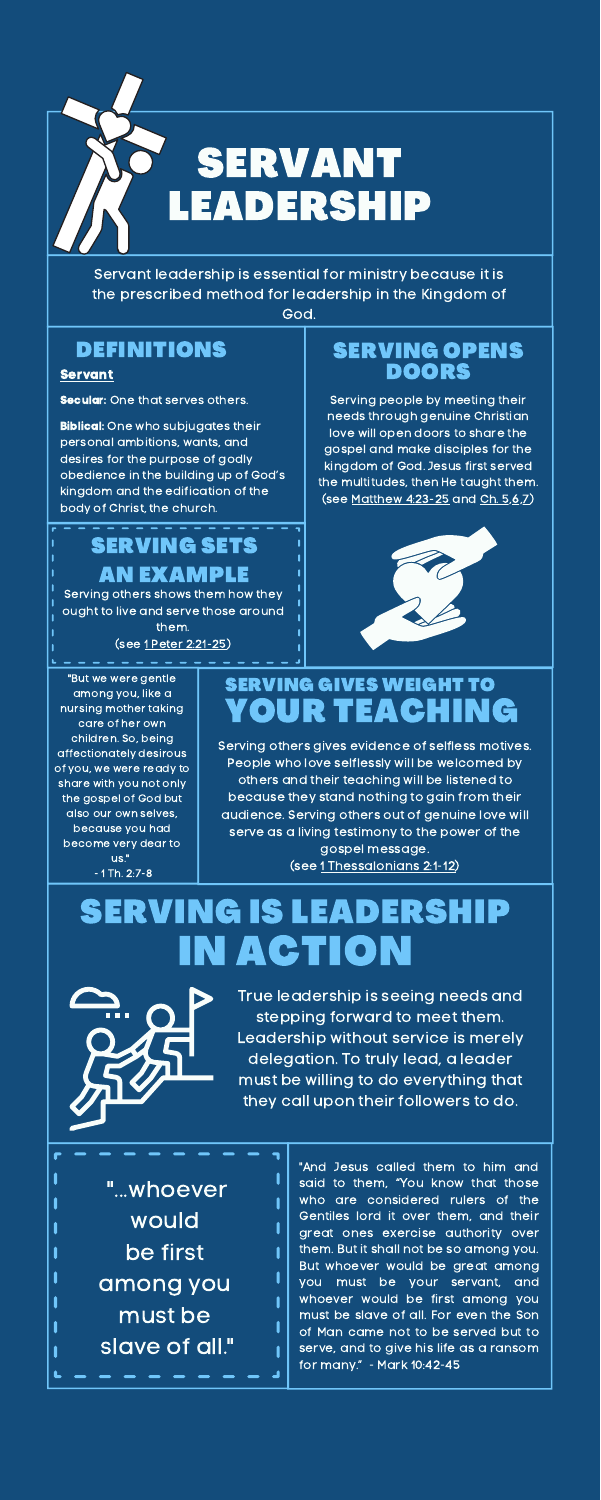Jesus transformed the thinking of His followers by continuously teaching them from the Scriptures, both the Old Testament and His own Words which were Scripture in the making. His Words, which have power, permeated their minds and forever changed their way of thinking. The Word of God is no less powerful today than it was when Jesus taught it and spoke it. (see Acts [14:13](https://www.biblegateway.com/passage/?search=Acts+14%3A13&version=ESV))

# SERVANT LEADERSHIP

Servant leadership is essential for ministry because it is the prescribed method for leadership in the Kingdom of God.

## HE TAUGHT THEM TO THINK LIKE HE DID

Jesus corrected in love, but He always spoke the truth. He never allowed sin to go unchecked in the lives of His disciples.

By loving them He earned the right to speak truth into their lives. He served them, loved them, and invested in them, and they reverenced and respected His teaching and His rebuke. (see Matthew [17:14-20\)](https://www.biblegateway.com/passage/?search=Matthew+17%3A14-20&version=ESV)

> "Since then we have a great high priest who has passed through the heavens, Jesus, the Son of God, let us hold fast our confession. For we do not have a high priest who is unable to sympathize with our weaknesses, but one who in every respect has been tempted as we are, yet without sin. Let us then with confidence draw near to the throne of grace, that we may receive mercy and find grace to help in time of need."

- Hebrews 4:14-16

HE LOVED THEM

Jesus loved His disciples. He invested in them, He taught them, He showed them what being holy looked like, and He ultimately gave His life up for their eternal salvation. (see John [15:9-17\)](https://www.biblegateway.com/passage/?search=John+15%3A9-17&version=ESV)

#### HE LED THEM IN ACTIVE MINISTRY

Jesus didn't just teach His followers lofty head knowledge. He led them on a daily mission of doing ministry. - Luke [10:1-12](https://www.biblegateway.com/passage/?search=+Luke+10%3A1-12&version=ESV)

## HE CHALLENGED THEM WHEN THEY WERE WRONG

"Now when they saw the boldness of Peter and John, and perceived that they were uneducated, common men, they were astonished. And they recognized that they had been with Jesus." - Acts 4:13

| <b>Jesus lived out</b> |
|------------------------|
| <b>His life</b>        |
| as the                 |
| ultimate               |
| example                |
| for them               |
| to follow!             |
|                        |

#### JESUS LED HIS DISCIPLES BY SERVING THEM



#### HE CALLED THEM TO BE LIKE HIMSELF

Jesus constantly pointed to His own example and instructed His disciples to be like Him. He lived the ultimate life of obedience for their benefit, and He commanded them to emulate Him. (see John [13:31-35](https://www.biblegateway.com/passage/?search=John+13%3A31-35&version=ESV))